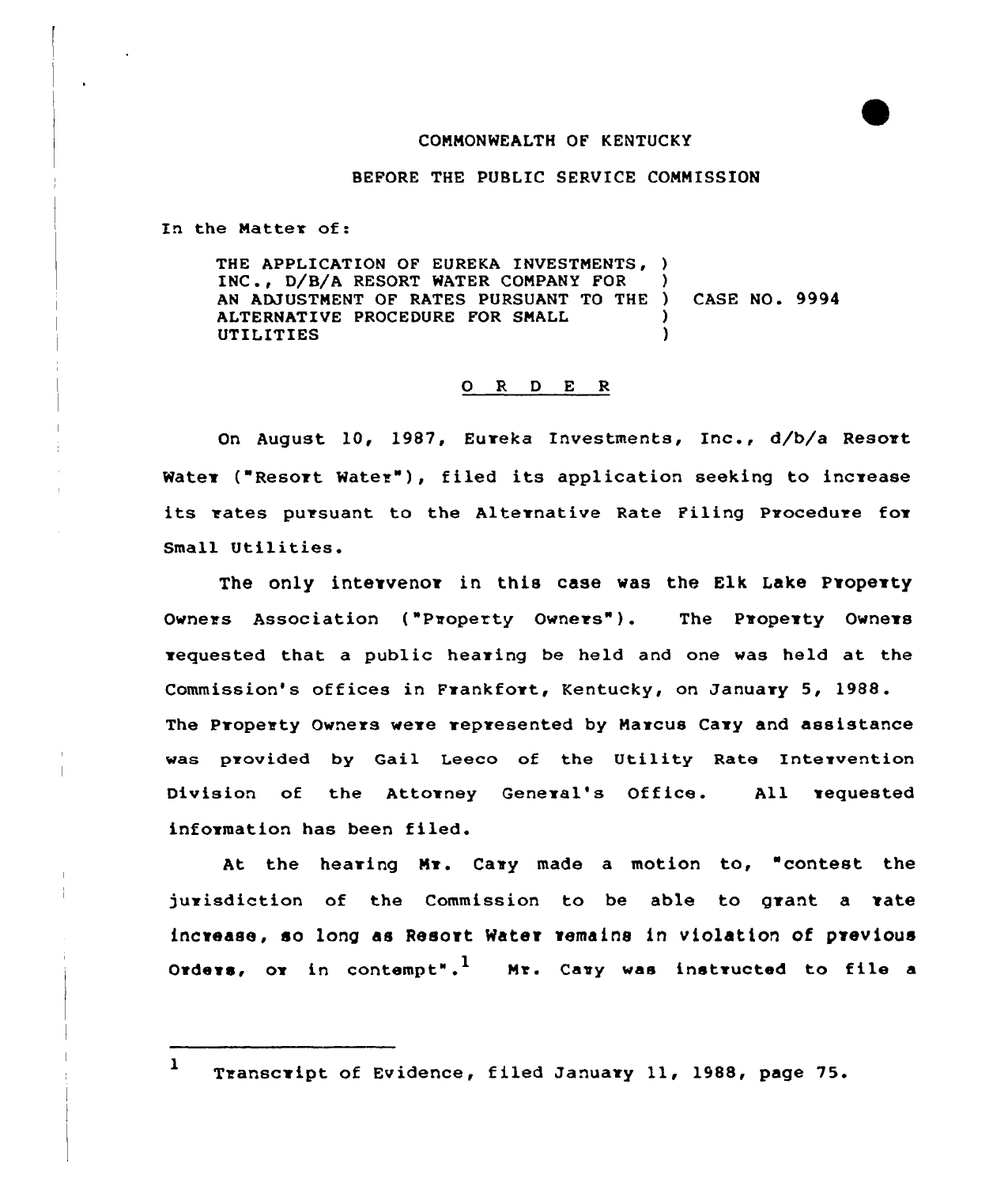written motion within 10 days of the hearing. As of this date no such motion has been filed. Therefore, the Commission denies the proposed motion. Nr. Nowicke, Owner and Nanagev of Resovt Water, vequested a temporary rate increase due to Resort Watev's inability to pay its bills in a timely manner. Mr. Nowicke filed his written vequest within the 10 day-time period. However, since the Commission is detezmining the issue of a permanent increase at this time, Mr. Nowicke's request is denied.

On September 18, 1987, the Commission staff conducted a field review of Resort Water's test period financial vecovds. On November 17, 1987, the staff issued <sup>a</sup> report containing its recommendations. On December 2, 1987, Resort Water filed its response to the Staff Repovt stating that it accepted the staff's findings and recommendations. Af ter caveful review and investigation of the staff's vecommendations, and giving consideration to all othev evidence of record, the Commission is of the opinion that the staff's proposals are fair, just, and reasonable and when implemented will provide Resort Water with sufficient cash flow to meet its obligations and provide fov future equity growth. Therefore, the Commission affirms the staff's recommended increase of \$37,030.

#### RATE DESIGN

In its application, Resort Water proposed a schedule of rates, <sup>a</sup> change in vate design, and an incvease in its availability chavge, Resort Water also pvoposed to increase several non-recurring charges that include its meter removal charge, meter veinstallation charge, and service connection

 $-2-$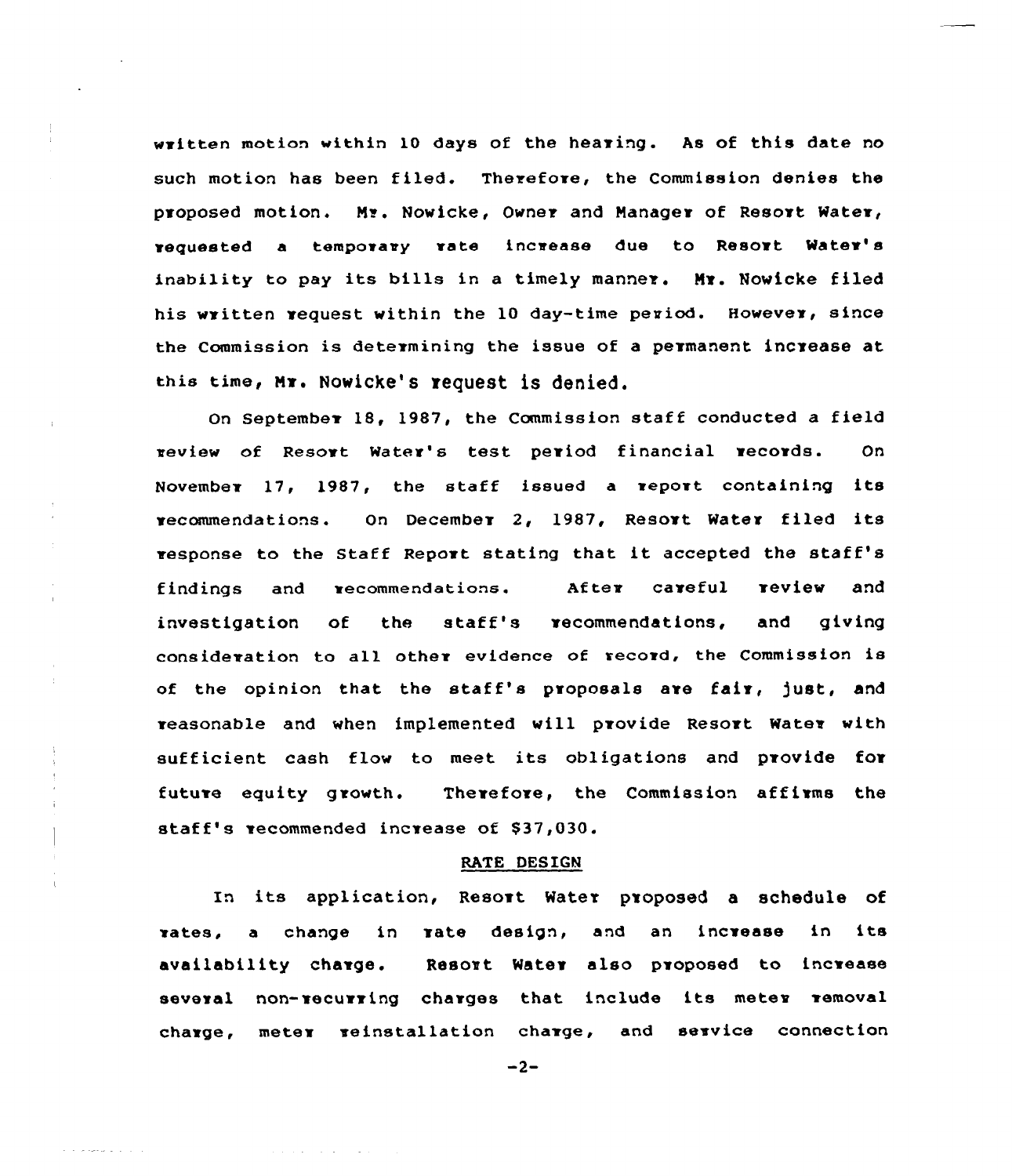charge. In its report, staff recommended that the change in rate design proposed by Resort Water be accepted, but that the actual schedule of rates used be based on the revenue increase recommended in the report. Staff did not agree with Resort Water's proposed increase in its availability charge, meter removal charge, meter reinstallation charge, and service connection charge; however, based on the information filed, staff developed a charge for meter removal and meter reinstallation.

During the hearing, staff amended schedule I of the staff Report so that the rates and charges proposed by staff reflect the revenue recommended in the report. The rates and charges in Appendix  $A$  reflect this change.<sup>2</sup>

The Commission is of the opinion that the rates and charges in Appendix <sup>h</sup> will produce annual revenues of \$69,245.

#### FINDINGS AND ORDERS

1. Resort water should be granted rates which would produce additional annual revenues of \$37,030.

2. The rates and charges in Appendix A are the fair, just, and reasonab1e rates and charges to be charged by Resort Water in that they should produce annual revenues of \$69,245.

3. Within <sup>30</sup> days of the date of this Order, Resort Water should file with this Commission its revised tariff sheets setting out the rates approved herein.

<sup>2</sup> T.E., filed January 11, 1988, page 10.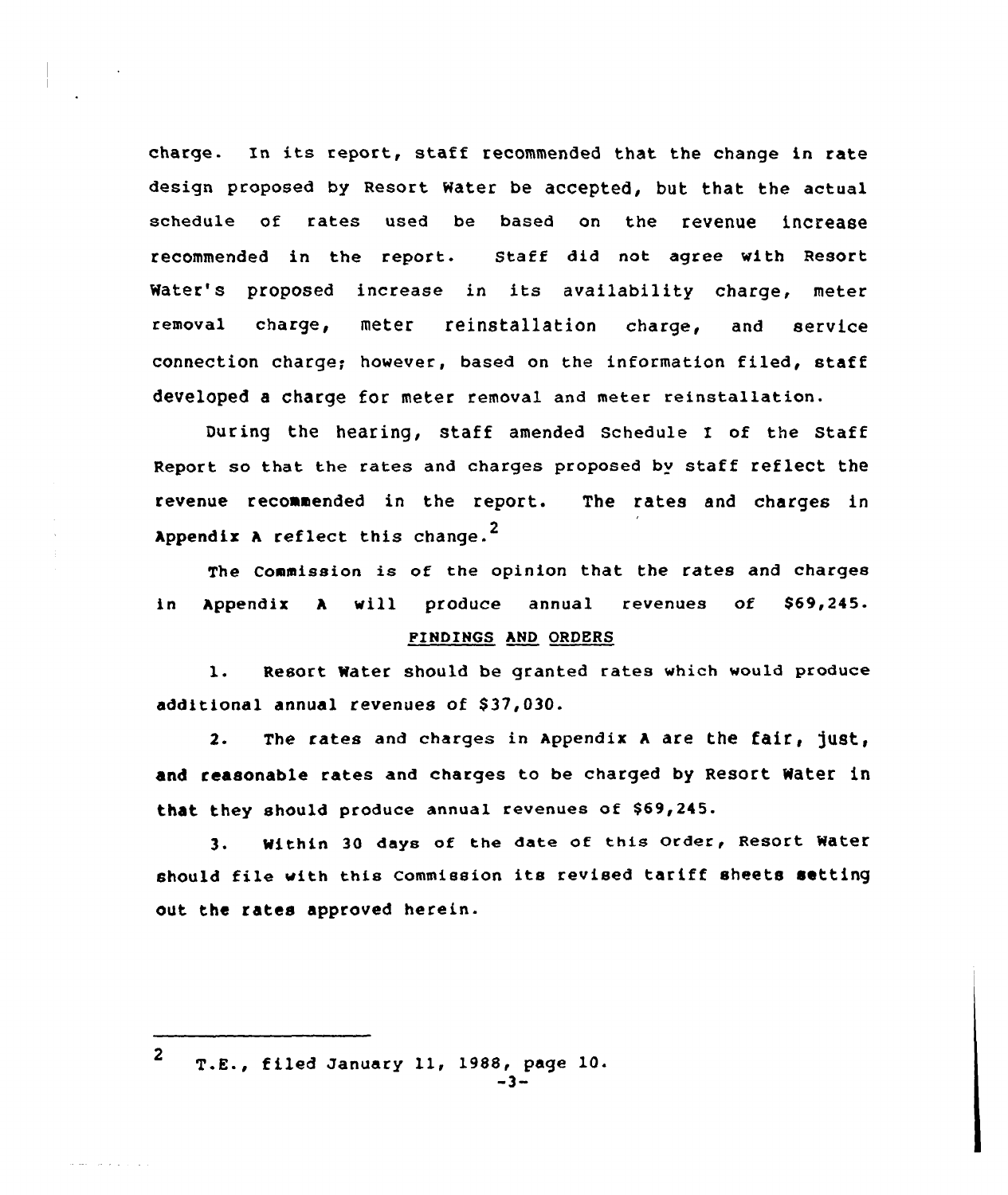IT IS THEREFORE ORDERED that:

l. The rates and charges in Appendix <sup>A</sup> are the faiv, just,, and reasonable rates and charges to be charged by Resort Water for service rendered on and after the date of this Order.

2. Within 30 days of the date of this Order, Resort Water shall file with this Commission its revised tariff sheets setting out the vates approved herein.

Done at Frankfort, Kentucky, this 9th day of February, 1988.

PUBLIC SERVICE CONNISSION

*Cechord S. Hen*<br>Chairman

Vice Chairma

omunissione

ATTEST:

Executive Director